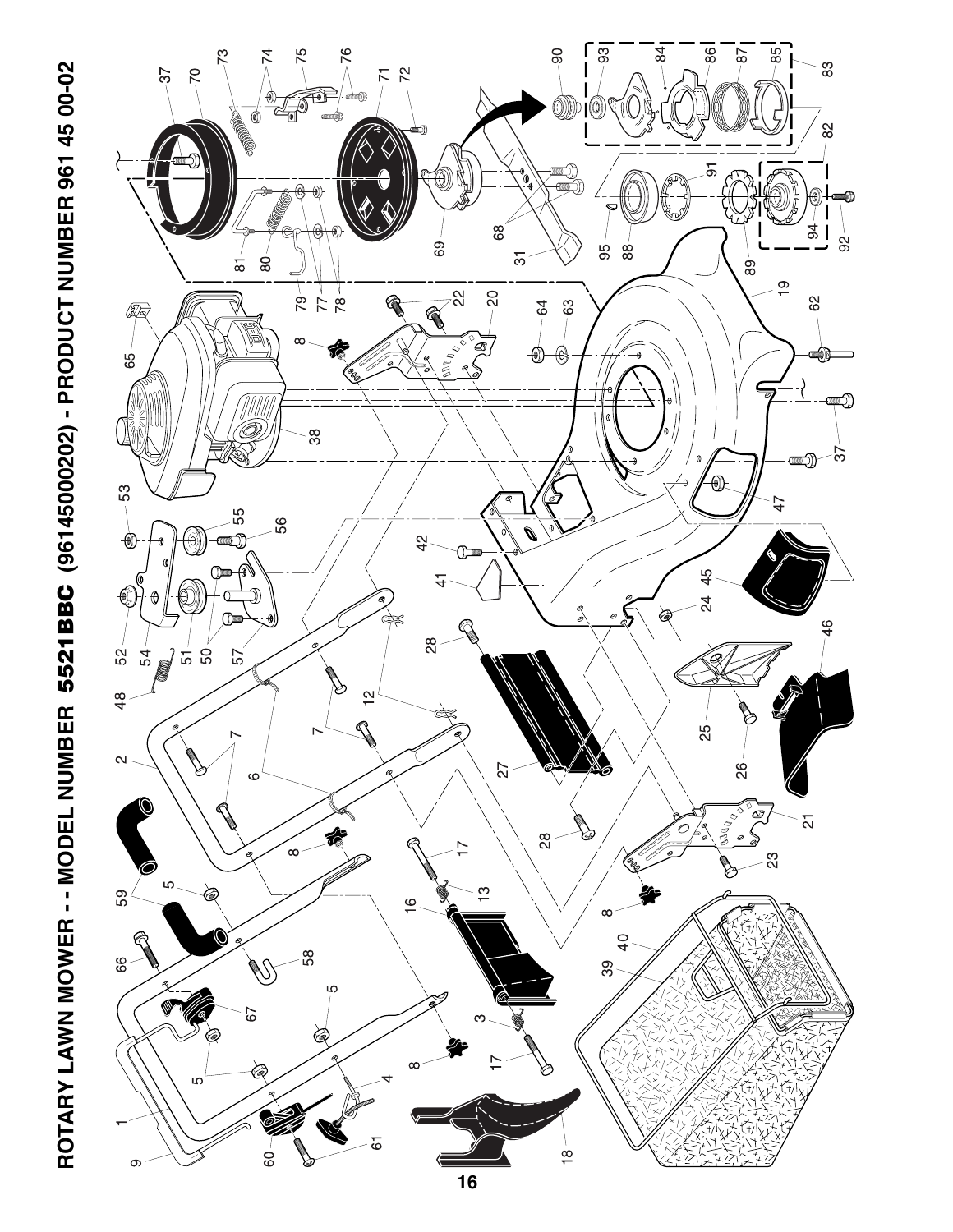**IMPORTANT:** Use only Original Equipment Manufacturer (O.E.M.) replacement parts. Failure to do so could be hazardous, damage your unit and void your warranty.<br>IMPORTANT: Use only Original Equipment Manufacturer (O.E.M.) r **IMPORTANT:** Use only Original Equipment Manufacturer (O.E.M.) replacement parts. Failure to do so could be hazardous, damage your unit and void your warranty.**NOTE:** All component dimensions given in U.S. inches. 1 inch = 25.4 mm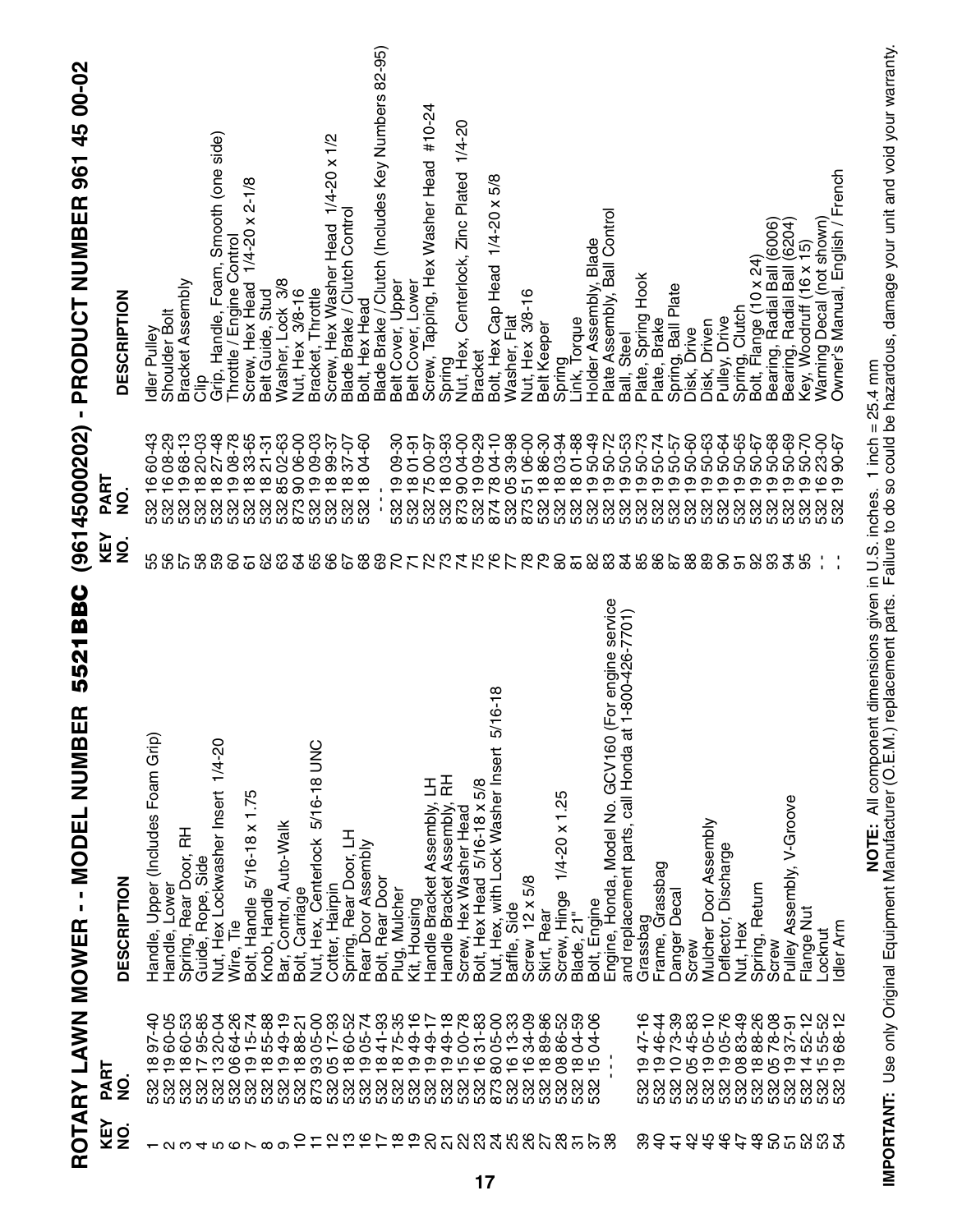

ROTARY LAWN MOWER - - MODEL NUMBER 5521BBC (96145000202) - PRODUCT NUMBER 961 45 00-02 **ROTARY LAWN MOWER - - MODEL NUMBER 5521BBC (96145000202) - PRODUCT NUMBER 961 45 00-02**